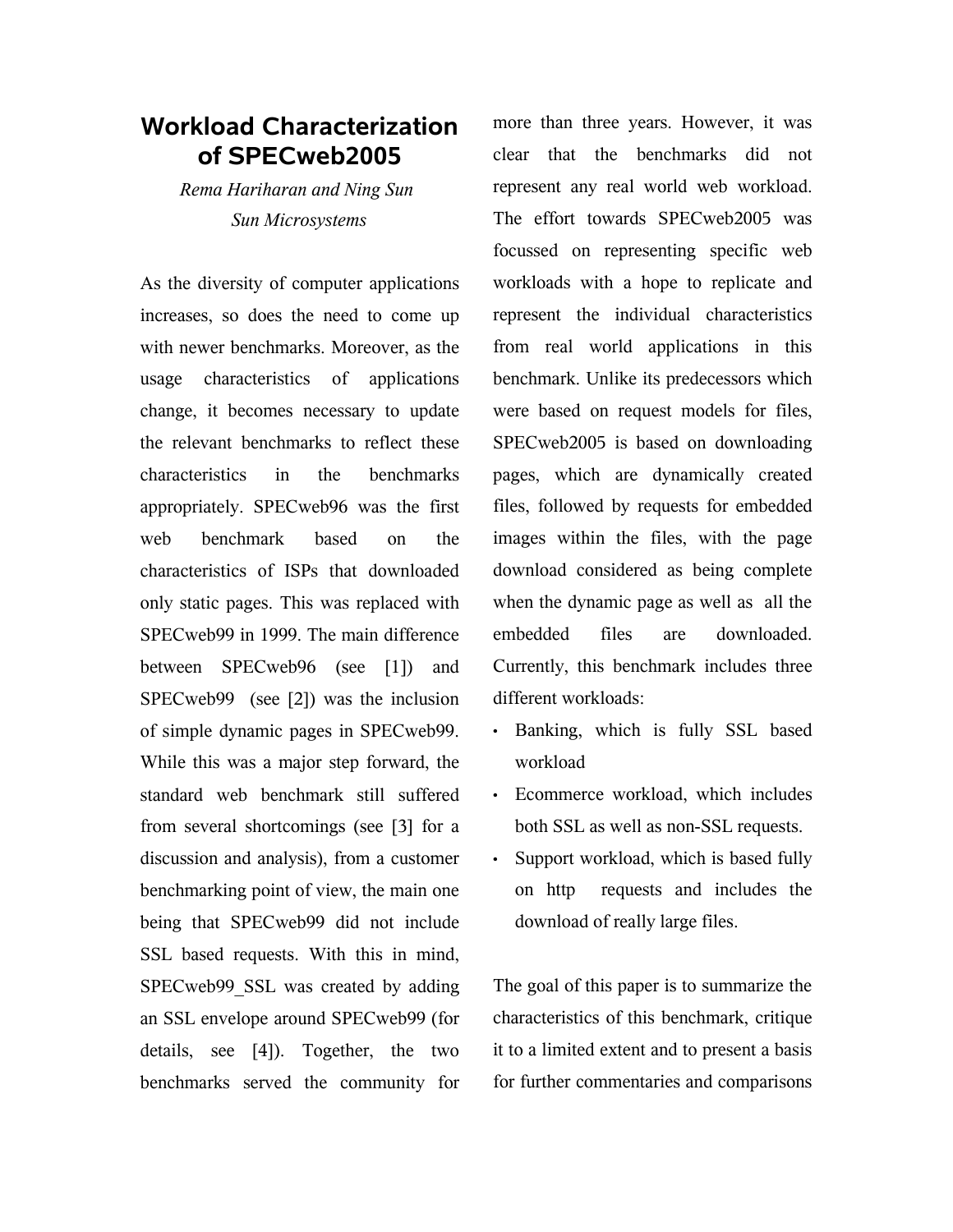which could pave way to the improvement of the benchmark as technology changes and new usage patterns emerge.

# *Characteristics of Banking workload*

This workload is based on internet personal banking. Each individual logs into the system and checks for their account status, followed by either bill payment, transfer of money between accounts, or changing their personal profile. Operations include both Post and GET operations. The system maintains a user session id for each user that logs in. About 20% of the incoming users do not logout, letting the session time out. Each request session consists of processing a dynamic request followed by requests for several static images. The static image requests are a function of the page requested. Some of the static requests are returned with a "304" response. The dynamic request is first sent over a TCP connection, then another TCP connection is initiated for requesting the static files. The static files are thus requested over the two TCP connections. The second TCP connection uses the same SSL session as the first one. The SSL session is reused for all subsequent requests within the session, until the user logs off or abandons

the session. After each page request, the user thread goes through a Think Time, which averages about 9.98 sec.

We will now present some of the workload characteristics that are derived from the workload design.

We refer to the main metric for this workload as SPECweb2005 Banking. This is the number of simultaneous active user threads supported while running the workload. We will refer to each page request operation as SW2005\_Op. So, each SW2005\_OP will include one or more http ops involving dynamic processing followed by a number of http static file requests.

- Average number of SW2005 Ops in a login session  $= 4.6$  (derived from the Markov chain for the workload).
- Number of TCP connections made per login session  $= 2$
- Number of Page requests per TCP  $connection = 2.3$
- Average number of HTTP requests per SW2005  $Op = 12$  (average derived from design parameters)
- So, the average number of HTTP requests per TCP connection  $= 12*2.3$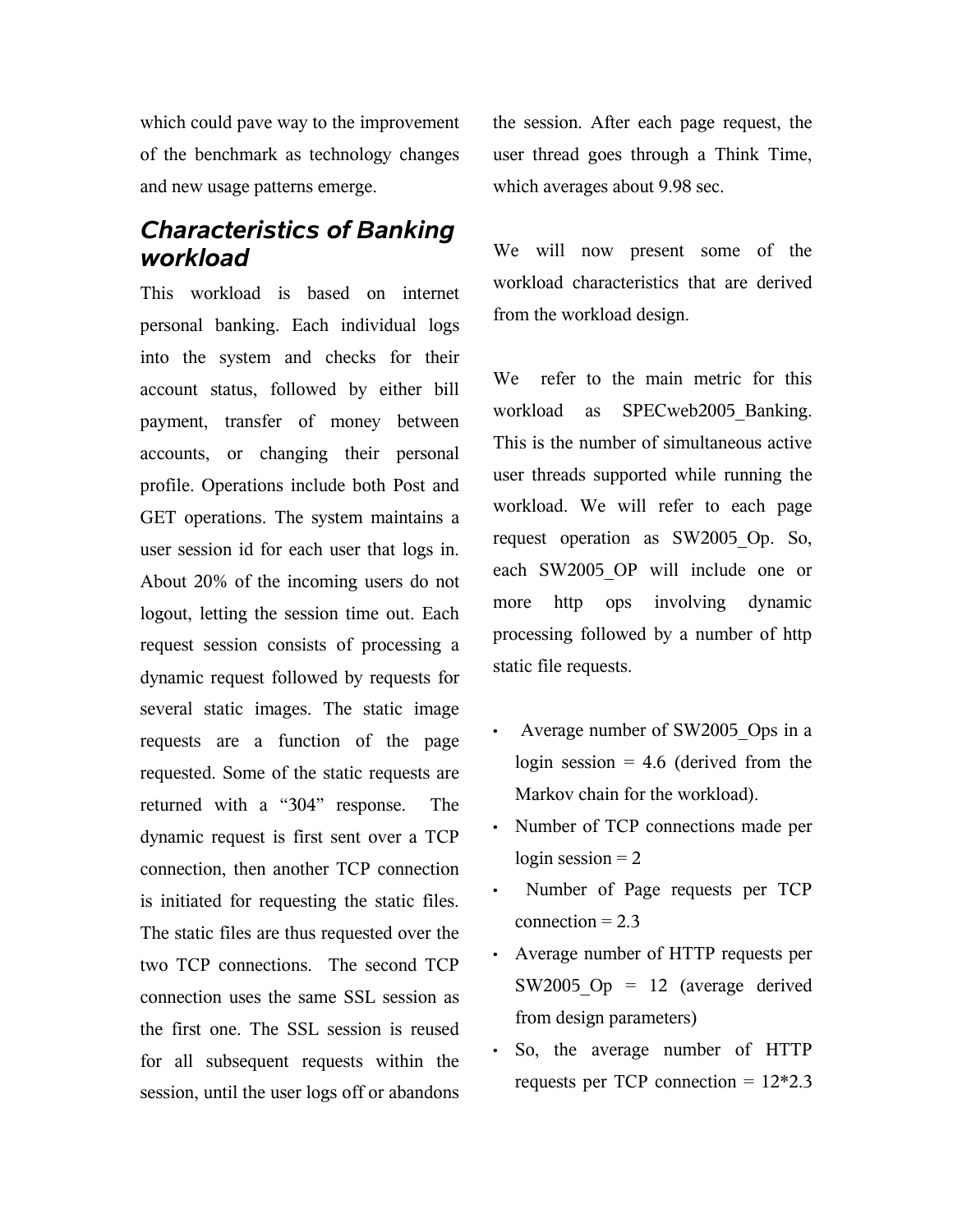Using the Think Time value, average response interval seen from the system at peak load conditions, and the probability for the only state that does generate three page requests (for details, please see [5]), we can compute the average number of SW2005 Ops/s for each user session supported to be approximately 0.149. Thus, for every 1000 user sessions supported (SPECweb2005 Banking value of 1000), we get 149 SW2005\_Ops/sec.

When the first user logs in, there is a full SSL handshake over the first TCP connection opened. The second TCP connection opened reuses the SSL session from the first one. In steady state, 21.47% of all requests are logins. Therefore, we get 32 full handshakes (149\*0.2147) for every 1000 user sessions supported.

There are 2 TCP handshakes (accepts) for every user session. Given that there are an average of about 4.6 page requests per user session, 43.47% (2/4.6) of all SW2005 Ops will initiate a new TCP connection. As explained above, we have 149 SW2005\_Ops/sec for every 1000 SPECWeb2005 Banking user sessions

supported, so this will result in a total of 65 TCP accepts/sec for every 1000 SPECweb2005\_Banking.

Each SW2005\_OP results in an average page size of 30.4 KB. Given 4.6 SW2005 OPs per user session, over an average interval of 30.9 sec (computed using the average Think Time, and average response interval), we get 0.1488 SW2005 Ops/sec per SPECweb2005 Banking session supported. This is equivalent to 4.52 KB/sec of Outgoing bytes per SPECweb2005 Banking session. For a score of 1000 SPECweb2005 Banking, this translates to 36 Mb/s of outgoing traffic from SUT to client.

The SUT also sends requests to the BackEnd Simulator (BeSim) and receives responses back. The following diagram shows the relative sizes of byte traffic between the client, SUT and the BeSim. These values are based on the measurements collected on our testbeds.



*Figure 1Network IO for Banking workload*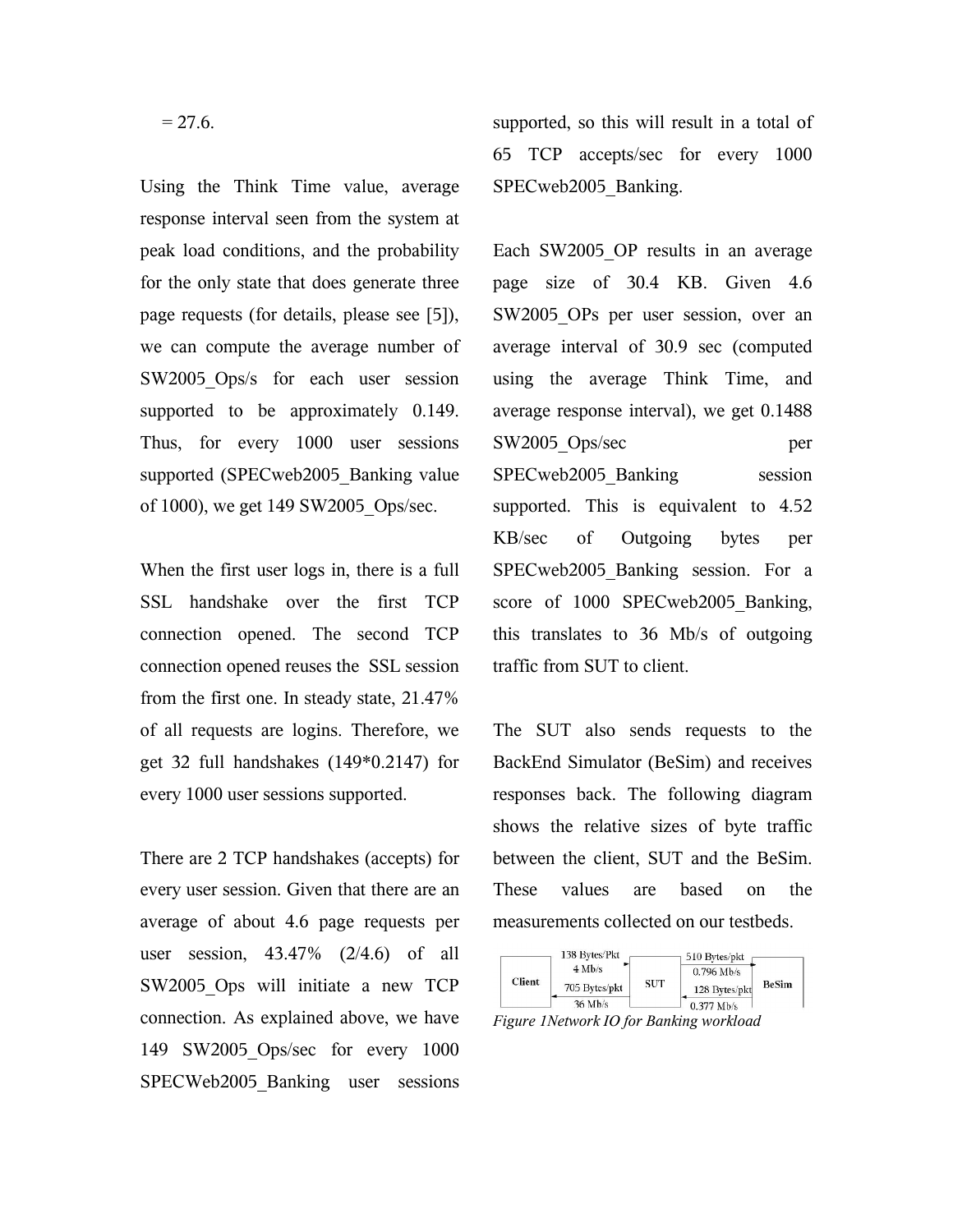| <b>Summary</b><br>characteristic                                                                  | <b>Value</b>   |  |
|---------------------------------------------------------------------------------------------------|----------------|--|
| SW2005_Op/sec<br>1000<br>per<br>SPECweb2005 Ba<br>nking user sessions                             | 149            |  |
| HTTP- ops/s per<br>1000<br>SPECweb2005 Ba<br>nking user sessions                                  | 1788 (=149*12) |  |
| SSL<br>full<br>handshakes/s<br>per<br>1000<br>SPECweb2005 Ba<br>nking user sessions               | 32             |  |
| <b>SSL</b><br>resumed<br>handshakes/sec per<br>1000<br>SPECweb2005 Ba<br>nking user sessions.     | 32             |  |
| <b>TCP</b><br>accepts/sec<br>1000<br>per<br>SPECweb2005 Ba<br>nking user sessions                 | 65             |  |
| Client<br>to<br><b>SUT</b><br>traffic/sec per 1000<br>SPECweb2005 Ba<br>nking user sessions       | $4$ Mb/s       |  |
| <b>SUT</b><br>client<br>to<br>traffic/sec per 1000<br>SPECweb2005 Ba<br>nking user sessions       | $36$ Mb/s      |  |
| SUT<br>BeSim<br>to<br>traffic/sec per 1000<br>SPECweb2005 Ba<br>nking user sessions               | $0.796$ Mb/s   |  |
| <b>BeSim</b><br><b>SUT</b><br>to<br>traffic/sec per 1000<br>SPECweb2005 Ba<br>nking user sessions | $0.377$ Mb/s   |  |
| Average bytes/Pkt<br>(Client to SUT)                                                              | 138 Bytes      |  |

| Summary<br><i>characteristic</i>         | <b><i>Value</i></b> |  |
|------------------------------------------|---------------------|--|
| Average bytes/pkt<br>SUT to client       | 705 Bytes           |  |
| Average bytes/pkt<br><b>SUT</b> to BeSim | 517 Bytes           |  |
| Average bytes/pkt<br>BeSim to SUT        | 128 Bytes           |  |

*Table 1: Banking workload characteristics*

#### **Other Characteristics and Recommendation**

The only images that scale with the workload are the customer check images.

The workload scaling is mostly limited by CPU power. Memory and disk usage is not as heavy for this workload. Given that the resource usage characteristics are very platform dependent, we do not present these characteristics in this paper.

As the workload is scaled, BeSim is likely to present a bottleneck. The next release of the benchmark is expected to address this issue.

# *Characteristics of the Ecommerce Workload*

The Ecommerce workload is based on the workload characteristics of a site that sells computers and related accessories. Part of this workload uses plain http based requests, while the other part uses https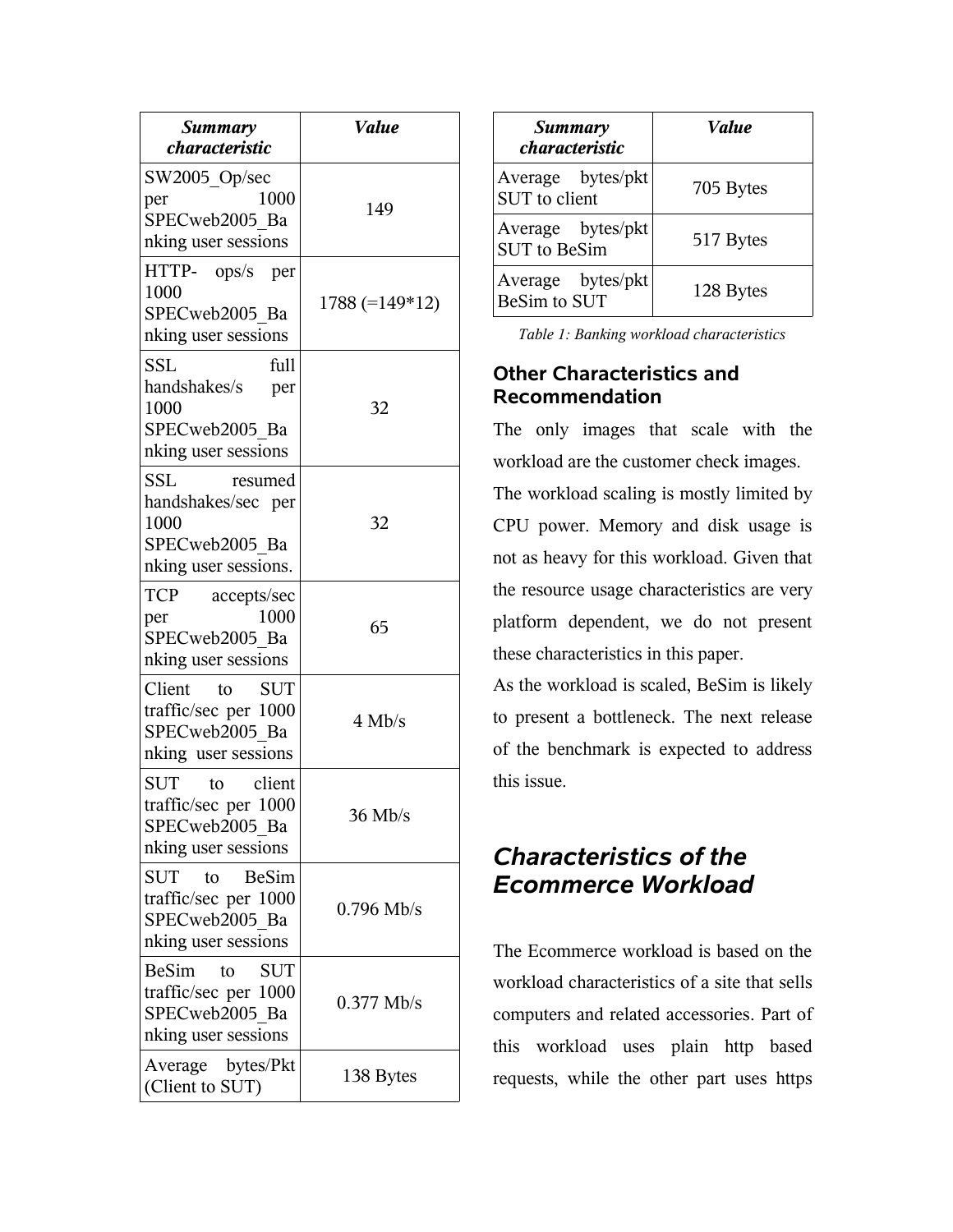based requests. A customer visiting the site passes through three distinct phases. The first phase is when the customer browses the website, looking for a product. This phase involves searches and browsing activity over product web pages, all of which are dynamically created. The second phase is the customization phase, where the user customizes the product. Finally, if the customer wants to checkout/buy the product, then she/he does that using SSL based requests. The workload uses 11 distinct scripts. As in the case of Banking workload, the transition between states is driven via a Markov Chain. Each page request (dynamic) is accompanied by a bunch of static requests for embedded images, including page images and product images. The product images are scaled with the benchmark.

From the benchmark design, we can compute the average number of SW2005 Ops for each incoming user session to be 8.8 and the number of httpops per SW2005\_OP as 17. As in the case of Banking workload, the http requests for each session uses 2 TCP connections. Using an average of 9.98 sec  $+ 2$  sec (for average response time under heavy load, since 3 sec is the QOS limit for

Time\_Good [5][6]) between subsequent SW2005 OP, we can estimate the SW2005 Ops/sec for each user session supported as 0.093. Thus, for every 1000 sessions supported, we can expect to see 93.7 SW2005 OPs/sec and a corresponding 1580 HTTP ops/s.

Unlike in the case of the Banking workload, only a fraction of the user sessions enter the SSL stage. The fraction of the sessions that enter the checkout stage is about 2/3 (computed from the design Markov Chain). For each session, from start until exit, there will be exactly one full SSL handshake and one partial SSL handshake. Each user session involves 2 TCP connections if it does not enter the check out stage and 4 TCP connections if it enters the checkout stage. Using the above along with the information for average think-time and number of SW2005\_Ops/user session, we can estimate the average the number of TCP connections/sec for every 1000 SPECweb2005 Ecom supported as 35.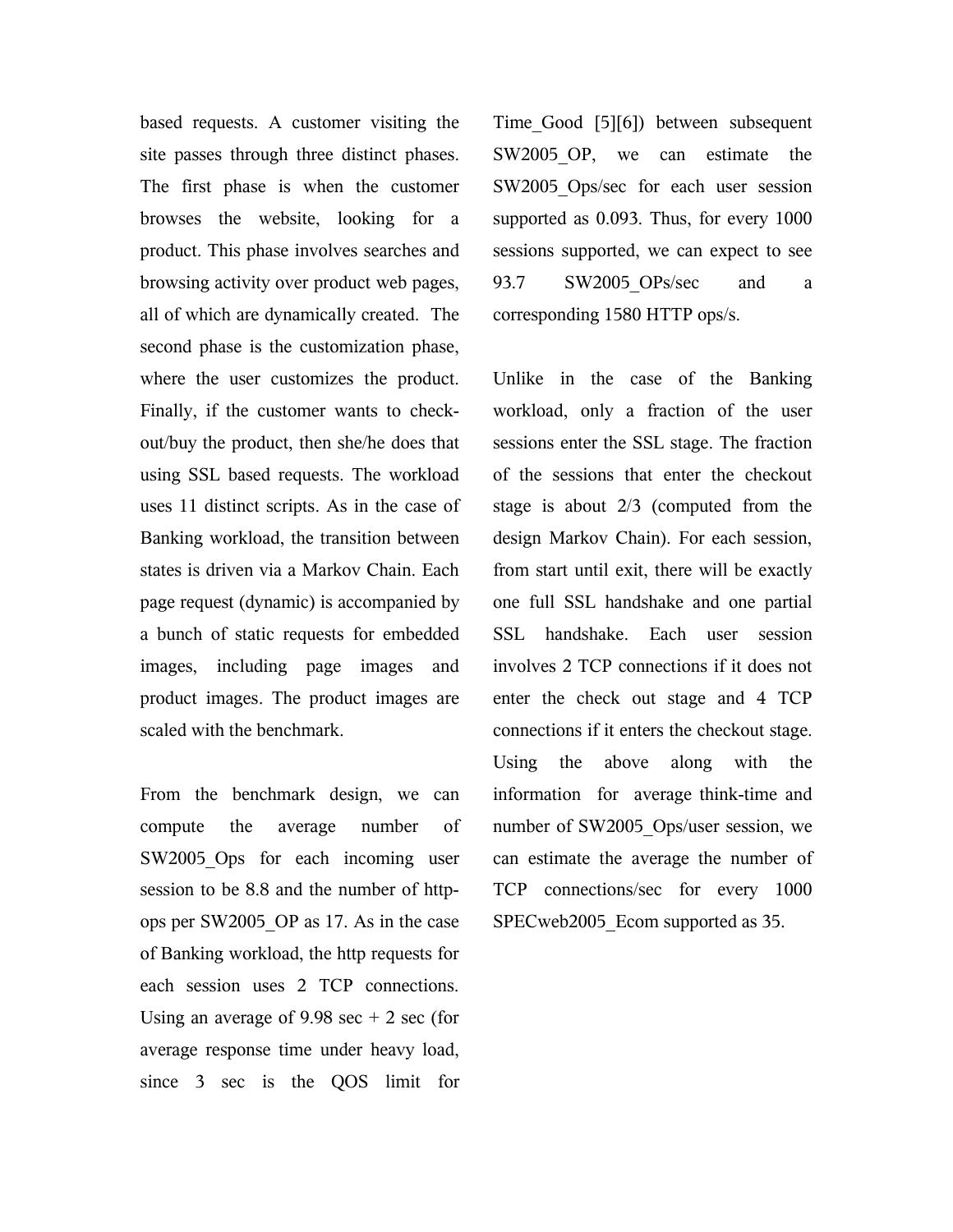|                                                                           | 84 Bytes/pkt                | 128 Bytes/pkt |  |
|---------------------------------------------------------------------------|-----------------------------|---------------|--|
| $3.7$ Mb/s<br><b>Client</b><br><b>SUT</b><br>1190 Bytes/pkt<br>$104$ Mb/s | $0.247$ Mb/s                |               |  |
|                                                                           | 986 Bytes/pkt<br>$161$ Mb/s | <b>BeSim</b>  |  |

*Figure 2Network IO for Ecommerce*

The following table summarizes these characteristics:

| <b>Characteristic</b>                                                           | <b>Value</b> |  |  |
|---------------------------------------------------------------------------------|--------------|--|--|
| SW2005_OPs/sec<br>1000<br>per<br>SPECweb2005 Ec                                 |              |  |  |
| om                                                                              | 93           |  |  |
| HTTP-OP/sec<br>per<br>1000<br>SPECweb2005 Ec<br>om                              | 1580         |  |  |
|                                                                                 |              |  |  |
| full<br><b>SSL</b><br>handshakes/sec per<br>1000                                |              |  |  |
| SPECweb2005 Ec<br>om                                                            | 17           |  |  |
| SSL<br>resumed<br>handshakes/sec per<br>1000                                    |              |  |  |
| SPECweb2005 Ec<br>om                                                            | 17           |  |  |
| <b>TCP</b><br>accepts/sec<br>1000<br>per<br>SPECweb2005 Ec                      |              |  |  |
| 0m                                                                              | 35           |  |  |
| Client<br>$\overline{a}$<br>SUT<br>traffic/sec per 1000<br>SPECweb2005 Ec<br>om | $3.7$ Mb/s   |  |  |
| client<br>SUT<br>to<br>traffic/sec per 1000<br>SPEweb2005 Eco<br>m              | $104$ Mb/s   |  |  |

| <i><b>Characteristic</b></i>                                 | <i>Value</i> |  |  |
|--------------------------------------------------------------|--------------|--|--|
| SUT to BeSim<br>traffic/sec per 1000<br>SPECweb2005 Ec<br>om | $0.247$ Mb/s |  |  |
| BeSim to SUT<br>traffic/sec per 1000<br>SPECweb2005 Ec<br>om | $1.61$ Mb/s  |  |  |
| Average bytes/pkt<br>(Client to SUT)                         | 84 Bytes     |  |  |
| Average bytes/pkt<br>(SUT to Client)                         | 1190 Bytes   |  |  |
| Average bytes/pkt<br>(SUT to BeSim)                          | 128 Bytes    |  |  |
| Average bytes/pkt<br>(BeSim to SUT)                          | 986 Bytes    |  |  |

*Table 2: Ecommerce workload Characteristics*

#### **Other Characteristics and recommendations**

In this workload, the product images scale linearly as the workload is scaled. Given that the IO needs for this workload are higher than those for Banking, memory and Disk IO play a significant role on the performance of this workload. Moreover, the bytes exchanged with the BeSim server and the number of BeSim queries for this workload are much higher than for the Banking workload. Given this, the BeSim scaling change is most important for this workload.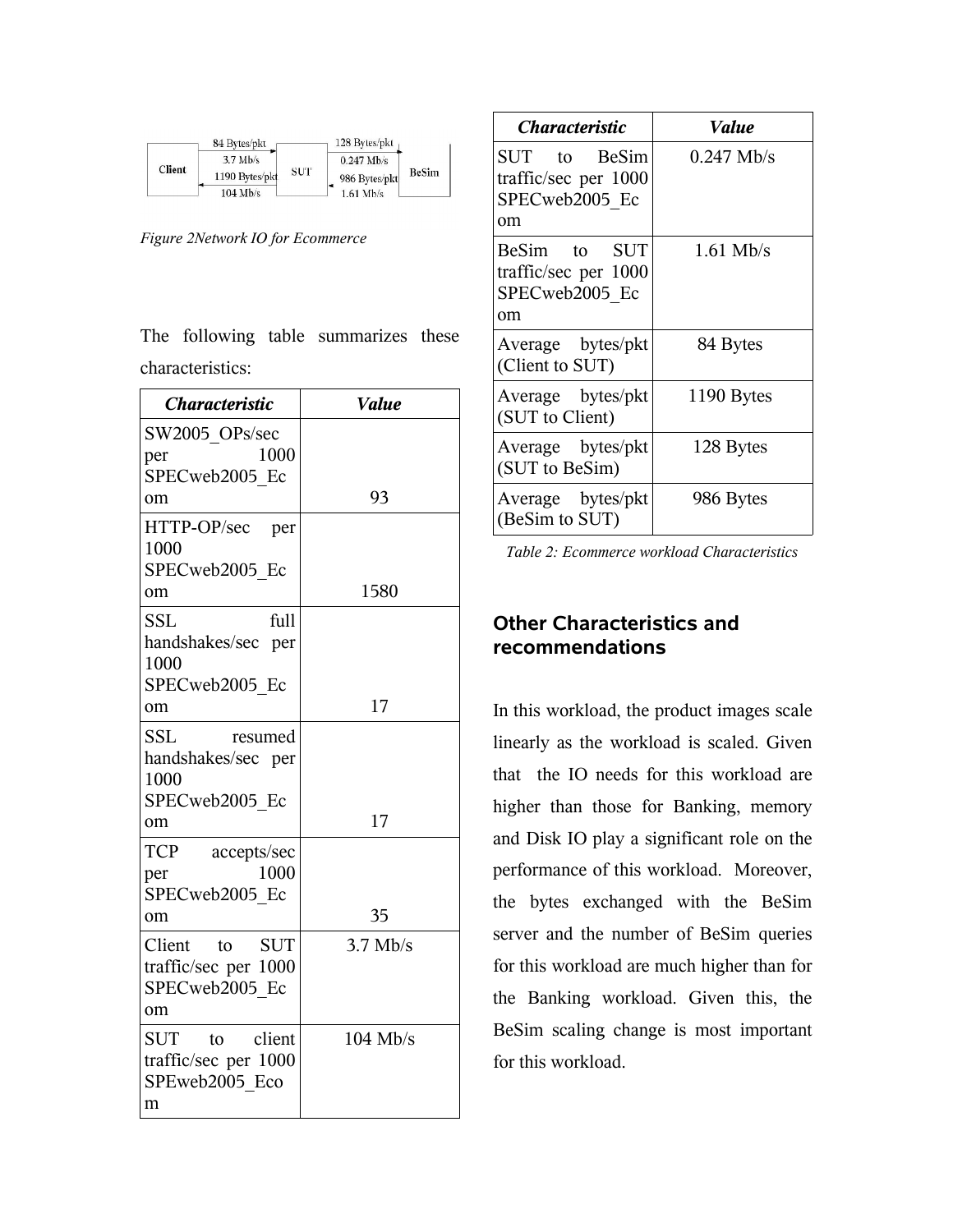## *Characteristics of the Support Workload*

The support workload was developed based on the characteristics seen in sites that were used to download upgrade and fix related patches for computer support. Typically, these downloads are very very large and the intent of this workload is to stress the IO and network IO. This workload does not use SSL. The user emulated in this workload, enters the system, searches for the right patch file to download, and then proceeds to download the file. The maximum size of the file downloaded is 35 MB. While the QOS for all other pages is based upon the total response interval seen, the QOS for the patch download page is based only on the throughput. 95% of the downloads are expected to meet a minimum bit-rate of 100 kb/s, and 99% are expected to meet a bit rate of 95 Kb/s. Also, the Think Time values used for this workload are about half as much as those for the other two workloads (5 seconds by design, 5.1 seconds in the implemented version).

From the design parameters, we can estimate the average number of page requests that an incoming user will make as 14.5. With an average Think Time value of 5 sec between requests, and response time of about 1 sec for all requests except the one for the download file, and an average response time for the download file at about 68 seconds (measured), the cycle time comes to about 150 sec. Equivalently, dividing the cycle over 2 TCP connection requests, we get an average of 13 TCP connection requests/second, for each user emulated.



*Figure 3Network IO for Support workload*

The following table summarizes some of the characteristics of this workload:

| <i><b>Characteristic</b></i> |      | <i><b>Value</b></i> |  |
|------------------------------|------|---------------------|--|
| SW2005 OPs/sec               |      | 97                  |  |
| per                          | 1000 | SW2005 Ops/sec      |  |
| SPECweb2005 Su               |      |                     |  |
| pport                        |      |                     |  |
| $HTTP-Ops/sec$ per           |      | 2044 HTTP ops/sec   |  |
| 1000                         |      |                     |  |
| SPECweb2005 Su               |      |                     |  |
| pport                        |      |                     |  |
| SSL                          | full | N/A                 |  |
| handshakes/sec per           |      |                     |  |
| 1000 user sessions           |      |                     |  |
| SSL<br>resumed               |      | N/A                 |  |
| handshakes/sec per           |      |                     |  |
| 1000 user sessions           |      |                     |  |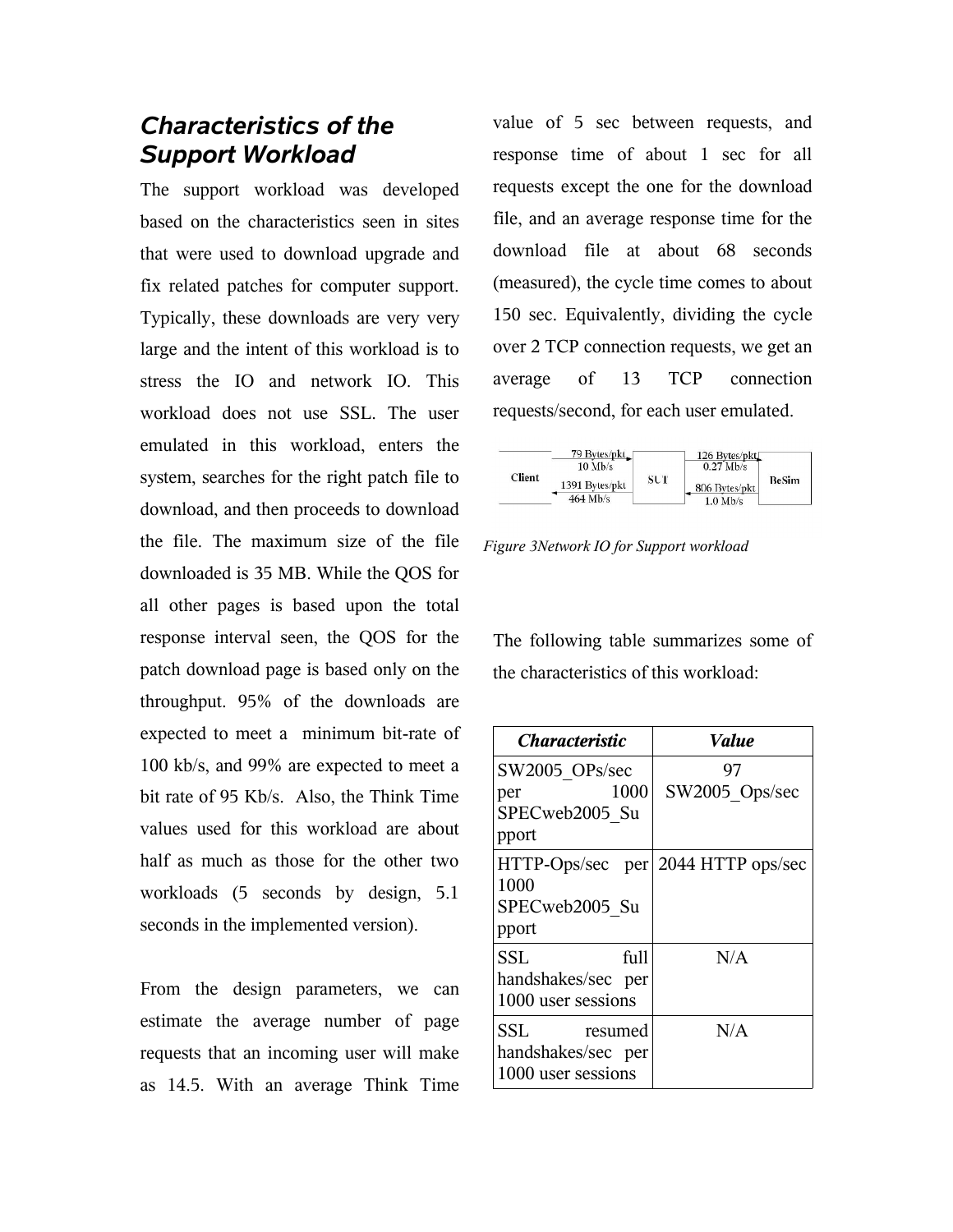| <b>Characteristic</b>                                                             | <b>Value</b>   |  |
|-----------------------------------------------------------------------------------|----------------|--|
| TCP accepts/sec<br>1000 user<br>per                                               |                |  |
| sessions                                                                          | 13             |  |
| Client to SUT<br>traffic/sec per 1000<br>user sessions                            | $10$ Mb/s      |  |
| Client<br>SUT to<br>traffic/sec per 1000<br>user sessions                         | $464$ Mb/s     |  |
| <b>BeSim</b><br>SUT<br>to<br>traffic/sec per 1000<br>user sessions                | $0.27$ Mb/s    |  |
| BeSim to SUT<br>traffic/sec per 1000<br>user sessions                             | $1.0$ Mb/s     |  |
| Average bytes/pkt<br>(client to SUT)                                              | 79 bytes/pkt   |  |
| Average bytes/pkt<br>(SUT to client)                                              | 1341 bytes/pkt |  |
| Average bytes/pkt<br>(SUT to BeSim)                                               | 126 bytes/pkt  |  |
| Average bytes/pkt<br>(BeSim to SUT)                                               | 806 bytes/pkt  |  |
| Average Mbps for<br>1000<br>every<br>connections<br>(SUT-<br>supported<br>client) | 464 Mbps       |  |

*Table 3: Support workload Characteristics*

#### **Other Characteristics and Comments**

This workload is highly IO intensive. The workload performance is significantly influenced by the Zipf parameter used. Currently the benchmark uses a Zipf parameter of 1.2. The effect of this

parameter is to determine the access pattern among the files. The higher the value, most of the access will be restricted to a minimal set of files. For the same file base, keeping the zipf parameter value higher would hence reduce the disk access on a relative basis.

We conducted a simple simulation to track the number of times a new file will be loaded into the memory, resulting in the purging of the existing files from the memory. We used a very simple memory model. First we assume that 100% of the memory will be dedicated toward serving the file system. Directory and file choices used in the model were as per specs for the Support workload in SPECweb2005. We start the memory with no file loaded in it. Each time a new file is read, the file is loaded into the memory. If the file was previously accessed and is already in the memory, the new file will be loaded from the memory. When the memory is fully loaded, and then encounters a file not loaded into the memory, the new file will be loaded while a file that has not been accessed for the longest time will be purged (if necessary, more than one file may be purged in order to load the new file). If this happens, it is called memory churn and we note the percentage of file